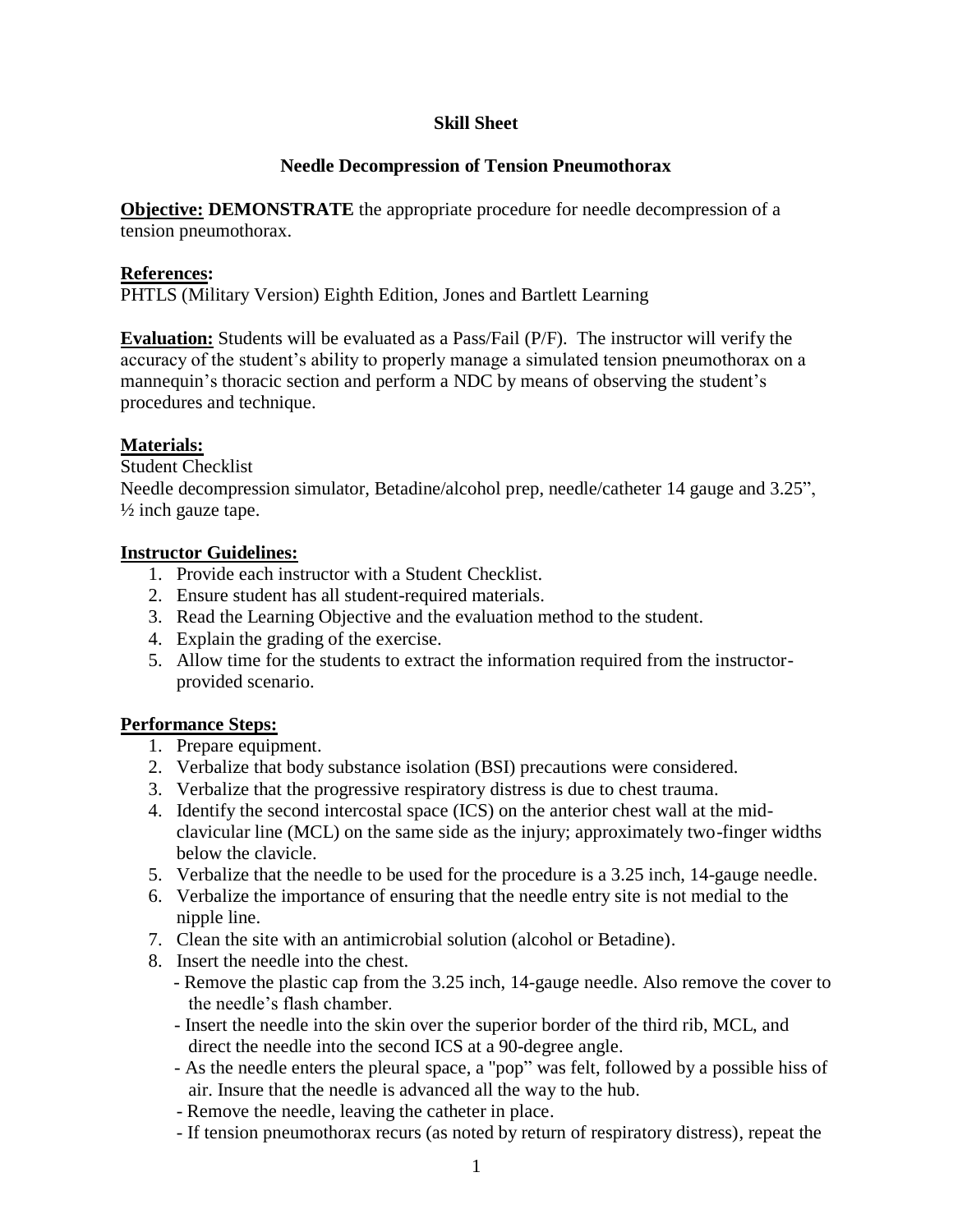needle decompression on the injured side.

- 9. Stabilize the catheter hub to the chest wall with ½ inch gauze tape.
- 10. Listen for increased breath sounds or observe decreased respiratory distress.
- 11. Remove gloves and disposes of them appropriately.
- 12. Document the procedure on the TCCC Casualty Card.

# **Decompress the Chest: Needle Decompression**

| <b>Task</b>                                                                                                                                                                                 | <b>Completed</b> |       |       |  |
|---------------------------------------------------------------------------------------------------------------------------------------------------------------------------------------------|------------------|-------|-------|--|
|                                                                                                                                                                                             | 1st              | 2nd   | 3rd   |  |
| Verbalized that body substance isolation (BSI) precautions<br>were considered.                                                                                                              | P / F            | P / F | P / F |  |
| Assessed the casualty to ensure the respiratory distress was due<br>to chest trauma.                                                                                                        | P / F            | P / F | P / F |  |
| Identified the second ICS on the anterior chest wall at the MCL<br>on the same side as the injury; approximately two-finger widths<br>below the clavicle and not medial to the nipple line. | P / F            | P / F | P / F |  |
| Cleaned the site with an antimicrobial solution.                                                                                                                                            | P / F            | P / F | P / F |  |
| Inserted the needle into the chest at a 90-degree angle to the<br>chest wall.                                                                                                               | P / F            | P / F | P / F |  |
| <b>INSTRUCTOR:</b> Administratively gain control of the needle and place it in a sharps<br>container.                                                                                       |                  |       |       |  |
| Stabilized the catheter hub to the chest wall with adhesive tape                                                                                                                            | P / F            | P / F | P / F |  |
| Listen for increased breath sounds or observe decreased<br>respiratory distress.                                                                                                            | P / F            | P / F | P / F |  |
| Removed their gloves and disposed of them appropriately.                                                                                                                                    | P / F            | P / F | P / F |  |
| Documented the procedure on the appropriate medical form.                                                                                                                                   | P / F            | P / F | P / F |  |